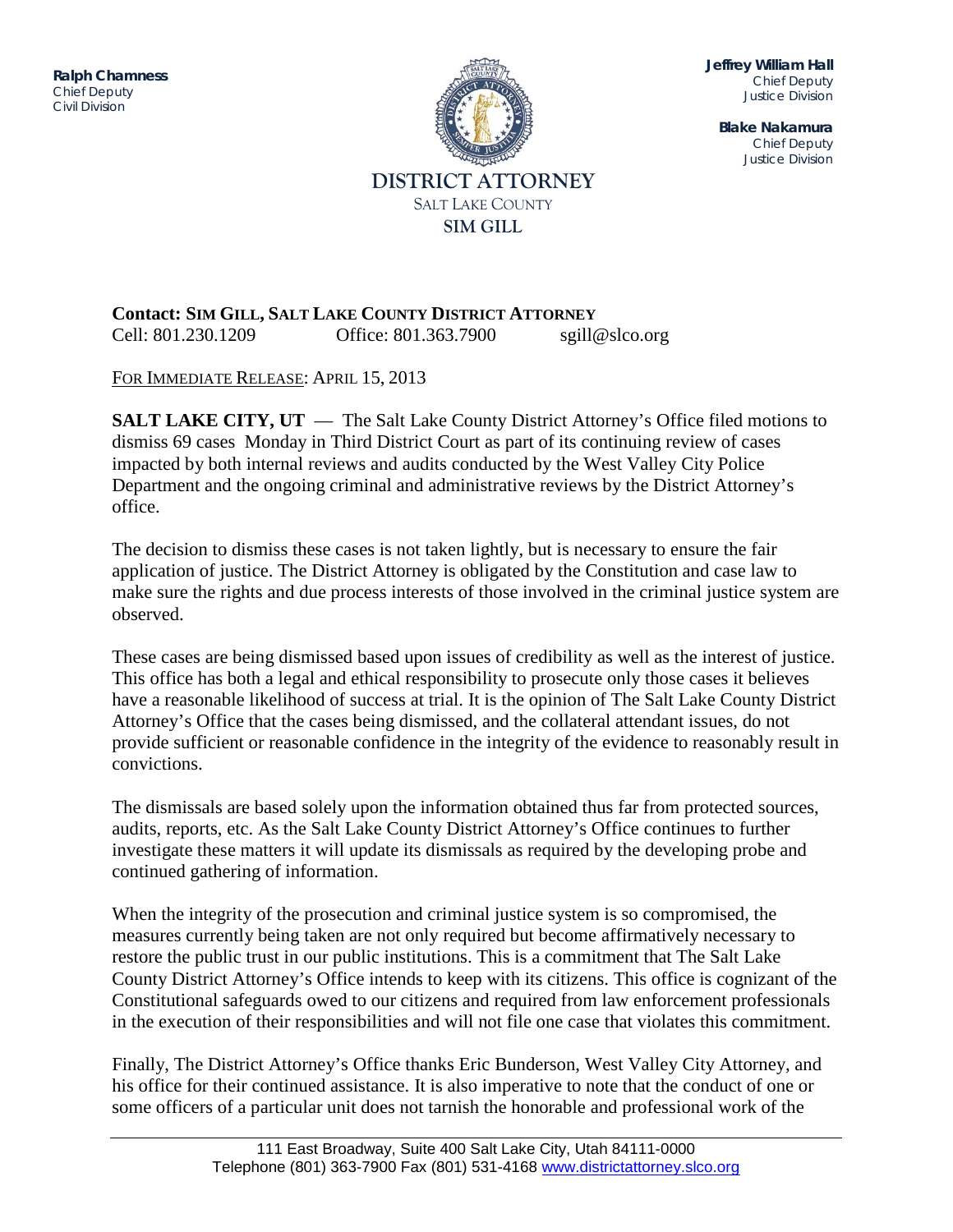FOR IMMEDIATE RELEASE: APRIL 15, 2013

many fine men and women who continue to serve their agency with honor and distinction. Furthermore, such conduct is not indicative of the level of professionalism practiced by law enforcement officers in this valley.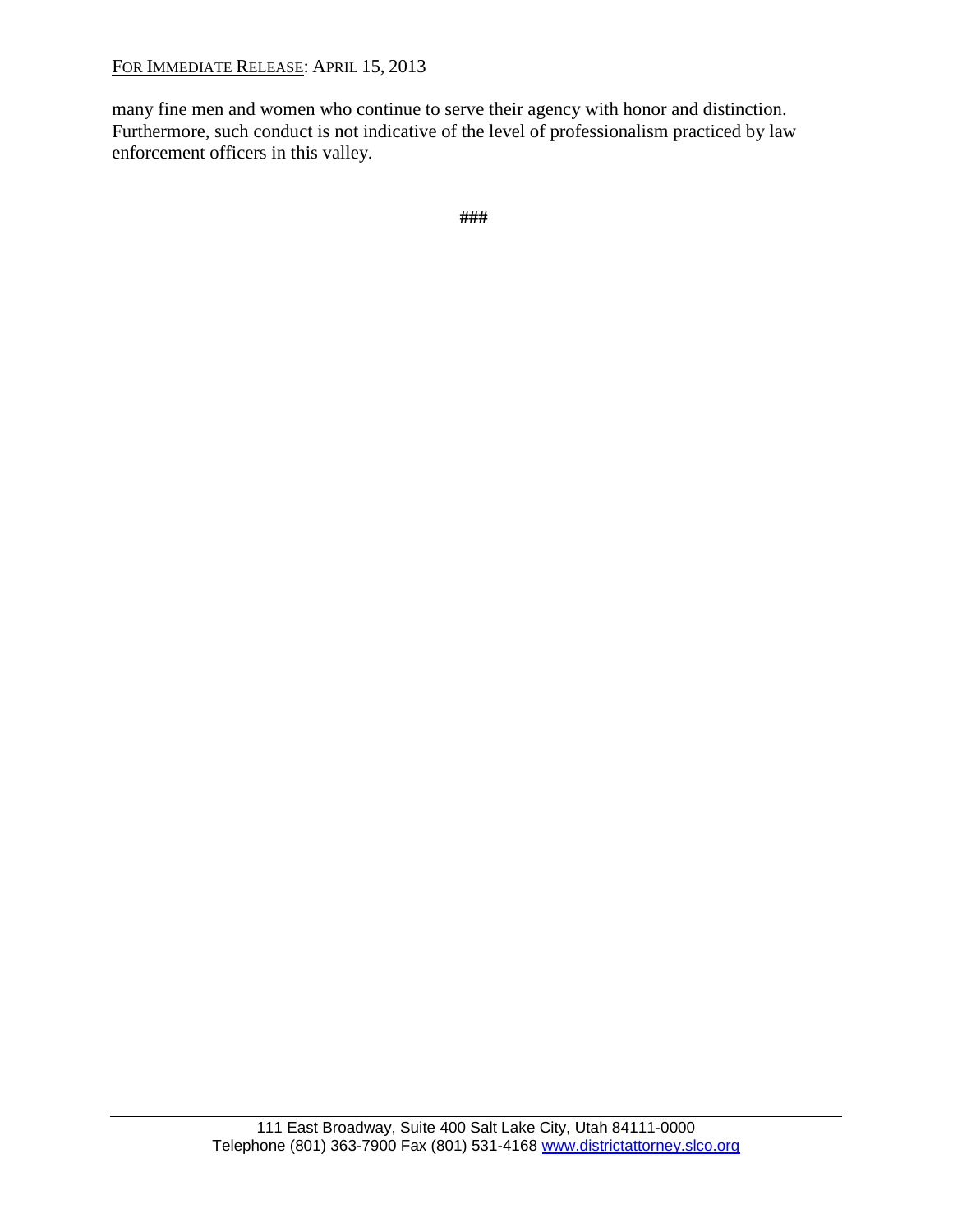| <b>COURT#</b> | <b>DEFENDANT</b>           |
|---------------|----------------------------|
| 101907247     | Aguillar, Israel           |
| 121908800     | Amador, Jeffrey            |
| 121904546     | Antonio-Ramirez, Saul      |
| 121910218     | Avila, Antonio             |
| 121903191     | Burquez, Eduardo           |
| 121910730     | Catak, Alen                |
| 121911903     | Chapas-Navarro, Neptali    |
| 121903489     | Chavez, Robin              |
| 121910146     | Christiansen, Terry        |
| 121902213     | Cordova, Dominic           |
| 121905413     | Cruz, Dalcy                |
| 121907266     | Darger, Tyler              |
| 131900883     | Dominguez, Guadalupe       |
| 121900857     | Duarte, Jose               |
| 131900608     | Edwards, Jake              |
| 111901250     | Edwards, Steven            |
| 121906510     | Emery, Tom                 |
| 111901296     | Flores-Chapas, Gabriela    |
| 131900566     | Garn, Tyler                |
| 111901523     | Gomez, Jorge               |
| 121900237     | Gomez-Bardales, Arturo     |
| 121905744     | Gonzalez-Gonzalez, Socorro |
| 121904548     | Gonzalez-Ruiz, Jorge       |
| 111901922     | Hernandez-Chavez, Lorenzo  |
| 101907131     | Izarraraz, Jose            |
| 131902264     | Jackson, Andrew            |
| 121907859     | Jensen, Timothy            |
| 101908271     | Lopez-Diaz, Antonio        |
| 101904100     | Macias, Rosalio            |
| 111908123     | Martinez, Herberto         |
| 121906691     | Martinez-Ortiz, Ernesto    |
| 131900151     | Mascaro, Jacob             |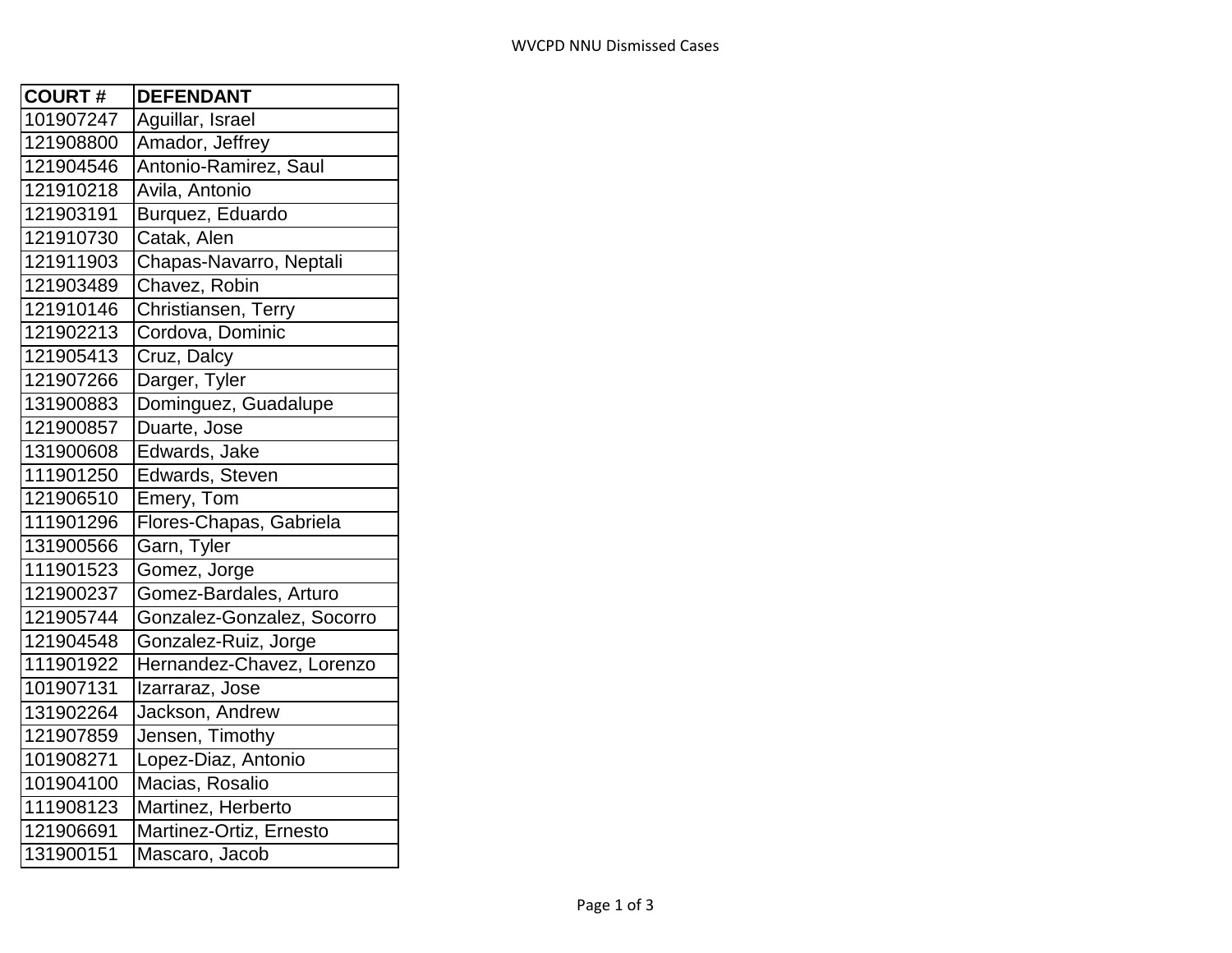| <b>COURT#</b> | <b>DEFENDANT</b>           |
|---------------|----------------------------|
| 121905415     | Mendoza, Luis              |
| 101908117     | Moreno, Ezquiel            |
| 111900419     | Moreno, Gaudencio          |
| 121909155     | Murillo, Michael           |
| 111901787     | Ortiz-Andino, Alexander    |
| 101905713     | Perez-Martinez, Luis       |
| 101902431     | Petersen, Kami             |
| 101902747     | Pitayo-Flores, Edmondo     |
| 091909576     | Poulsen, Nalara            |
| 121908013     | Ramirez, Oliver            |
| 101908110     | Rivera, David              |
| 121905370     | Rodriguez, Aliseal         |
| 121911630     | Rodriguez, Nicole          |
| 101904739     | Rodriguez-Baltazar, Daniel |
| 121910009     | Rondas, Kevin              |
| 121906569     | Smith, Michael             |
| 111907380     | Solorzano, Francisco       |
| 131901708     | Thongphon, David           |
| 101907121     | Torrez-Luna, Alvaro        |
| 111901431     | Velazquez-Reza, Horacio    |
| 121909622     | Winter, Donald             |
| 101908223     | Zuniga-Zuniga, Juan        |
| 101907119     | Fernandez, Leonardo        |
| 101907309     | Raygosa-Gonzalez, Rodolfo  |
| 101907308     | Vergo-Galinda, Saul        |
| 101906329     | Vazquez, Daniel            |
| 111908575     | Mendoza-Hermosillo, Uriel  |
| 101906328     | Martinez-Tisanao, Juan     |
| 101908022     | Andino-Sierra, Yuri        |
| 121911805     | Hernandez, Gerardo         |
| 121906892     | Soledad-Pina, Margarita    |
| 121911773     | Contreras, Juan            |